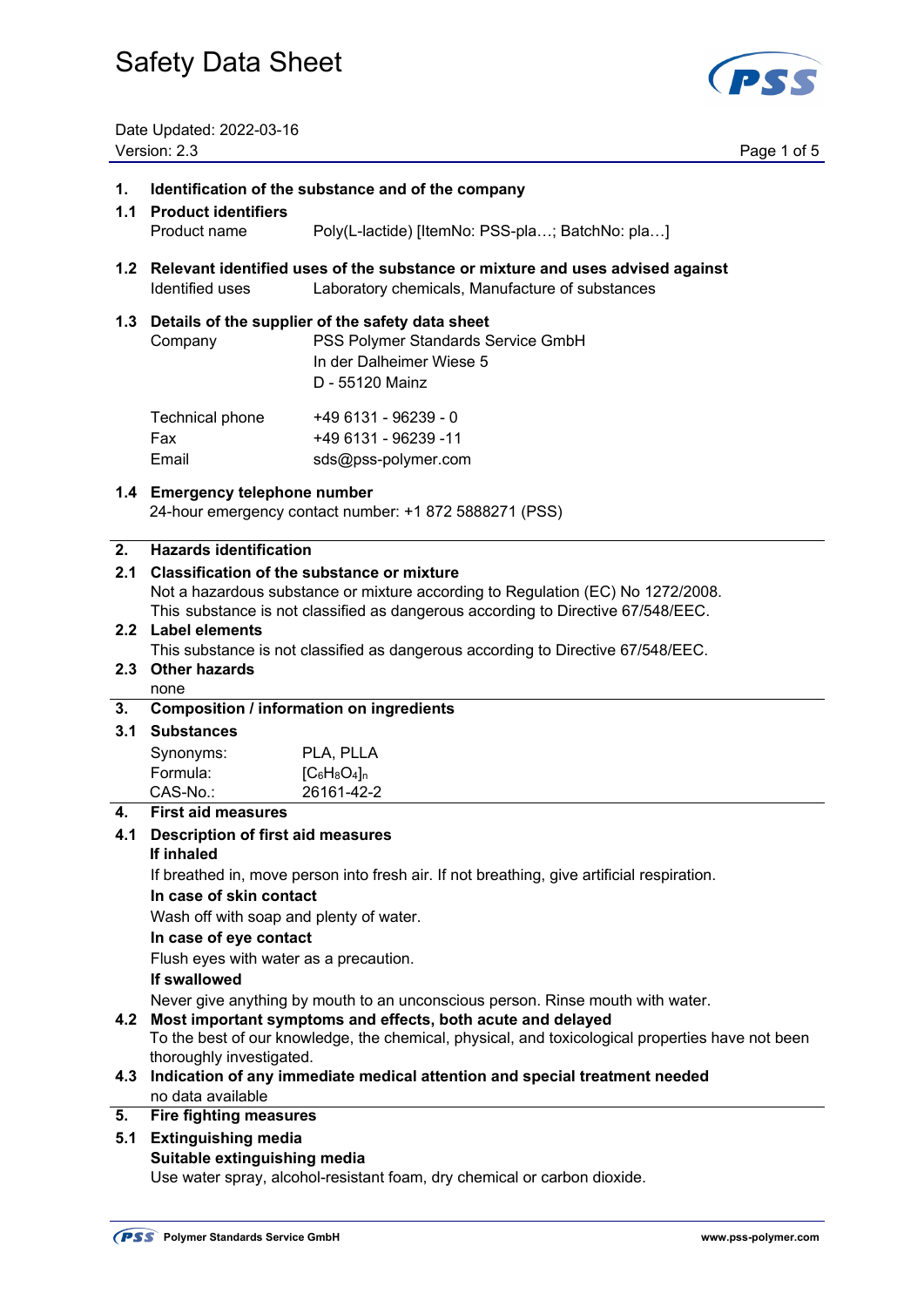| Product name:            | Poly(L-lactide) |
|--------------------------|-----------------|
| Date Updated: 2022-03-16 |                 |
| Version: 2.3             |                 |



Page 2 of 5

|     | 5.2 Special hazards arising from the substance or mixture                                                                                                                                                                                                                                                                 |  |  |  |  |
|-----|---------------------------------------------------------------------------------------------------------------------------------------------------------------------------------------------------------------------------------------------------------------------------------------------------------------------------|--|--|--|--|
|     | Carbon oxides<br>5.3 Advice for fire fighters                                                                                                                                                                                                                                                                             |  |  |  |  |
|     | Wear self contained breathing apparatus for fire fighting if necessary.                                                                                                                                                                                                                                                   |  |  |  |  |
|     | 5.4 Further information<br>no data available                                                                                                                                                                                                                                                                              |  |  |  |  |
| 6.  | <b>Accidental release measures</b>                                                                                                                                                                                                                                                                                        |  |  |  |  |
|     | 6.1 Personal precautions, protective equipment and emergency procedures                                                                                                                                                                                                                                                   |  |  |  |  |
|     | Avoid dust formation. Avoid breathing vapors, mist or gas.                                                                                                                                                                                                                                                                |  |  |  |  |
|     | 6.2 Environmental precautions                                                                                                                                                                                                                                                                                             |  |  |  |  |
|     | Do not let product enter drains.<br>6.3 Methods and materials for containment and cleaning up                                                                                                                                                                                                                             |  |  |  |  |
|     | Sweep up and shovel. Keep in suitable, closed containers for disposal.                                                                                                                                                                                                                                                    |  |  |  |  |
|     | 6.4 Reference to other sections                                                                                                                                                                                                                                                                                           |  |  |  |  |
|     | For disposal see section 13.                                                                                                                                                                                                                                                                                              |  |  |  |  |
| 7.  | <b>Handling and storage</b>                                                                                                                                                                                                                                                                                               |  |  |  |  |
| 7.1 | <b>Precautions for safe handling</b>                                                                                                                                                                                                                                                                                      |  |  |  |  |
|     | Provide appropriate exhaust ventilation at places where dust is formed.                                                                                                                                                                                                                                                   |  |  |  |  |
|     | 7.2 Conditions for safe storage, including any incompatibilities                                                                                                                                                                                                                                                          |  |  |  |  |
|     | Store in cool place. Keep container tightly closed in a dry and well-ventilated place.<br>Recommended storage temperature: 2 - 8 °C. Handle and store under inert gas. Moisture                                                                                                                                           |  |  |  |  |
|     | sensitive. Heat sensitive.                                                                                                                                                                                                                                                                                                |  |  |  |  |
|     | 7.3 Specific end use(s)                                                                                                                                                                                                                                                                                                   |  |  |  |  |
|     | no data available                                                                                                                                                                                                                                                                                                         |  |  |  |  |
| 8.  | Exposure controls / personal protection                                                                                                                                                                                                                                                                                   |  |  |  |  |
|     | 8.1 Control parameters                                                                                                                                                                                                                                                                                                    |  |  |  |  |
|     | Components with workplace control parameters                                                                                                                                                                                                                                                                              |  |  |  |  |
|     | 8.2 Exposure controls<br>Appropriate engineering controls                                                                                                                                                                                                                                                                 |  |  |  |  |
|     | General industrial hygiene practice.                                                                                                                                                                                                                                                                                      |  |  |  |  |
|     | Personal protective equipment                                                                                                                                                                                                                                                                                             |  |  |  |  |
|     | <b>Eye/face protection</b>                                                                                                                                                                                                                                                                                                |  |  |  |  |
|     | Use equipment for eye protection tested and approved under appropriate government standards<br>such as NIOSH (US) or EN 166(EU).                                                                                                                                                                                          |  |  |  |  |
|     | <b>Skin protection</b>                                                                                                                                                                                                                                                                                                    |  |  |  |  |
|     | Handle with gloves. Gloves must be inspected prior to use. Use proper glove removal technique<br>(without touching glove's outer surface) to avoid skin contact with this product. Dispose of<br>contaminated gloves after use in accordance with applicable laws and good laboratory practices.<br>Wash and dry hands.   |  |  |  |  |
|     | The selected protective gloves have to satisfy the specifications of EU Directive 89/686/EEC and<br>the standard EN 374 derived from it.                                                                                                                                                                                  |  |  |  |  |
|     | <b>Body Protection</b>                                                                                                                                                                                                                                                                                                    |  |  |  |  |
|     | Choose body protection in relation to its type, to the concentration and amount of dangerous<br>substances, and to the specific work-place. The type of protective equipment must be selected<br>according to the concentration and amount of the dangerous substance at the specific workplace.                          |  |  |  |  |
|     | <b>Respiratory protection</b><br>Respiratory protection is not required. Where protection from nuisance levels of dusts are<br>desired, use type N95 (US) or type P1 (EN 143) dust masks. Use respirators and components<br>tested and approved under appropriate government standards such as NIOSH (US) or CEN<br>(EU). |  |  |  |  |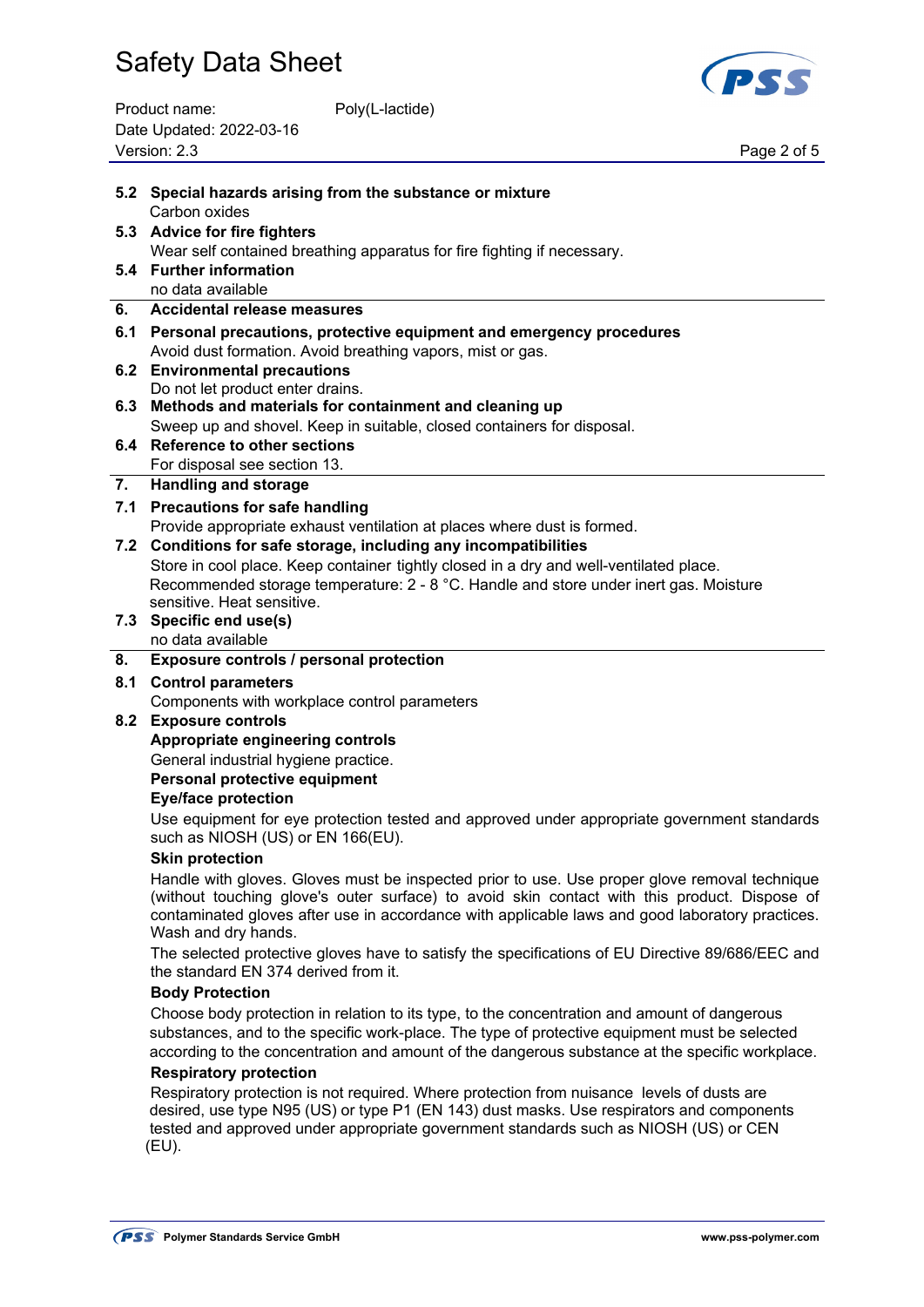Product name: Poly(L-lactide) Date Updated: 2022-03-16 Version: 2.3 Page 3 of 5



| 9.  | <b>Physical and chemical properties</b>               |                   |  |  |  |
|-----|-------------------------------------------------------|-------------------|--|--|--|
| 9.1 | Information on basic physical and chemical properties |                   |  |  |  |
|     | Form: solid<br>Appearance                             |                   |  |  |  |
|     | Odour                                                 | no data available |  |  |  |
|     | <b>Odour Threshold</b>                                | no data available |  |  |  |
|     | рH                                                    | no data available |  |  |  |
|     | Melting point/freezing point                          | no data available |  |  |  |
|     | Initial boiling point and boiling range               | no data available |  |  |  |
|     | <b>Flash Point</b>                                    | no data available |  |  |  |
|     | Evaporation rate                                      | no data available |  |  |  |
|     | Flammability                                          | no data available |  |  |  |
|     | Upper/lower flammability or explosive limits          | no data available |  |  |  |
|     | Vapour pressure                                       | no data available |  |  |  |
|     | Vapour density                                        | no data available |  |  |  |
|     | Relative density                                      | no data available |  |  |  |
|     | Water solubility                                      | no data available |  |  |  |
|     | Partition coefficient: n- Octanol/Water               | no data available |  |  |  |
|     | Auto ignition temperature                             | no data available |  |  |  |
|     | Decomposition temperature                             | no data available |  |  |  |
|     | Viscosity                                             | no data available |  |  |  |
|     | <b>Explosive properties</b>                           | no data available |  |  |  |
|     | Oxidizing properties                                  | no data available |  |  |  |
|     | 9.2 Other safety information                          |                   |  |  |  |
|     | no data available                                     |                   |  |  |  |
|     | 10. Stability and reactivity                          |                   |  |  |  |
|     | 10.1 Reactivity                                       |                   |  |  |  |
|     | no data available                                     |                   |  |  |  |
|     | 10.2 Chemical stability                               |                   |  |  |  |
|     | no data available                                     |                   |  |  |  |
|     | 10.3 Possibility of hazardous reactions               |                   |  |  |  |
|     | no data available                                     |                   |  |  |  |
|     | <b>10.4 Conditions to avoid</b><br>no data available  |                   |  |  |  |
|     | 10.5 Incompatible materials                           |                   |  |  |  |
|     | Acids, bases                                          |                   |  |  |  |
|     | 10.6 Hazardous decomposition products                 |                   |  |  |  |
|     | Other decomposition products - no data available      |                   |  |  |  |
|     | 11. Toxicological information                         |                   |  |  |  |
|     | 11.1 Information on toxicological effects             |                   |  |  |  |
|     | <b>Acute toxicity</b>                                 |                   |  |  |  |
|     | no data available                                     |                   |  |  |  |
|     | <b>Skin corrosion/irritation</b>                      |                   |  |  |  |
|     | no data available                                     |                   |  |  |  |
|     | Serious eye damage/eye irritation                     |                   |  |  |  |
|     | no data available                                     |                   |  |  |  |
|     | <b>Respiratory or skin sensitisation</b>              |                   |  |  |  |
|     | no data available                                     |                   |  |  |  |
|     | <b>Germ cell mutagenicity</b>                         |                   |  |  |  |

no data available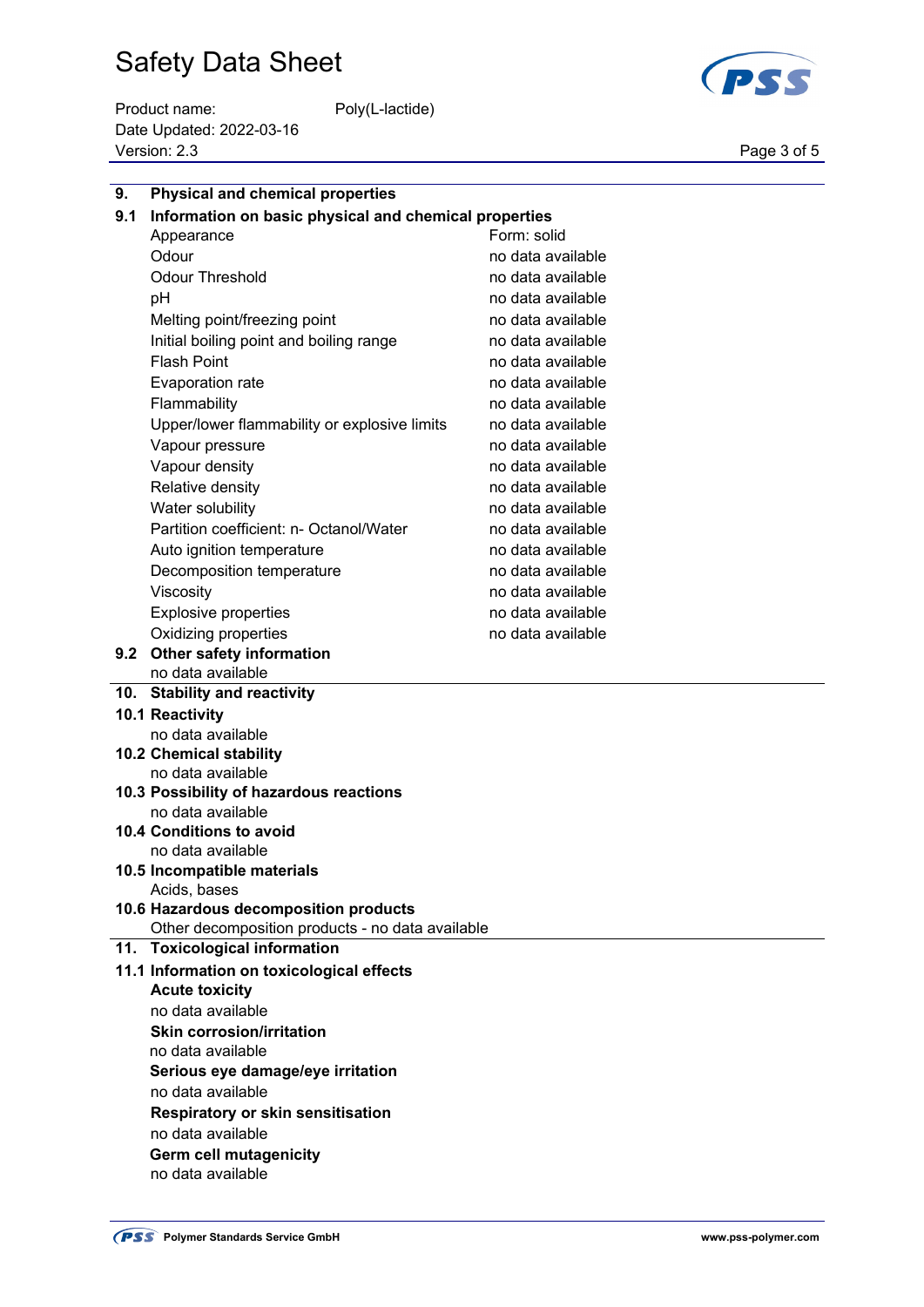| Product name:            | Poly(L-lactide) |             |
|--------------------------|-----------------|-------------|
| Date Updated: 2022-03-16 |                 |             |
| Version: 2.3             |                 | Page 4 of 5 |



#### **Carcinogenicity**

 IARC: No component of this product present at levels greater than or equal to 0.1% is identified as probable, possible or confirmed human carcinogen by IARC.

#### **Reproductive toxicity** no data available **Specific target organ toxicity - single exposure** no data available **Specific target organ toxicity - repeated exposure** no data available **Aspiration hazard** no data available **Potential health effects Inhalation** May be harmful if inhaled. May cause respiratory tract irritation. **Ingestion May be harmful if swallowed. Skin** May be harmful if absorbed through skin. May cause skin irritation. **Eyes May cause eye irritation.**

#### **Signs and Symptoms of Exposure**

 To the best of our knowledge, the chemical, physical, and toxicological properties have not been thoroughly investigated.

### **Additional Information**

RTECS: Not available

#### **12. Ecological information**

#### **12.1 Toxicity**

no data available

- **12.2 Persistence and degradability**
- no data available
- **12.3 Bioaccumulative potential**  no data available
- **12.4 Mobility in soil** 
	- no data available
- **12.5 Results of PBT and vPvB assessment** 
	- no data available

#### **12.6 Other adverse effects**

no data available

### **13. Disposal considerations**

#### **13.1 Waste treatment methods**

#### **Product**

Offer surplus and non-recyclable solutions to a licensed disposal company.

### **Contaminated packaging**

Dispose of as unused product.

### **14. Transport information**

### **14.1 UN number**

ADR/RID: - IMDG: - IATA: -

#### **14.2 UN proper shipping name**

ADR/RID: Not dangerous goods

- IMDG: Not dangerous goods
- IATA: Not dangerous goods
- **14.3 Transport hazard class(es)** ADR/RID: - IMDG: - IMDG: - IATA: -